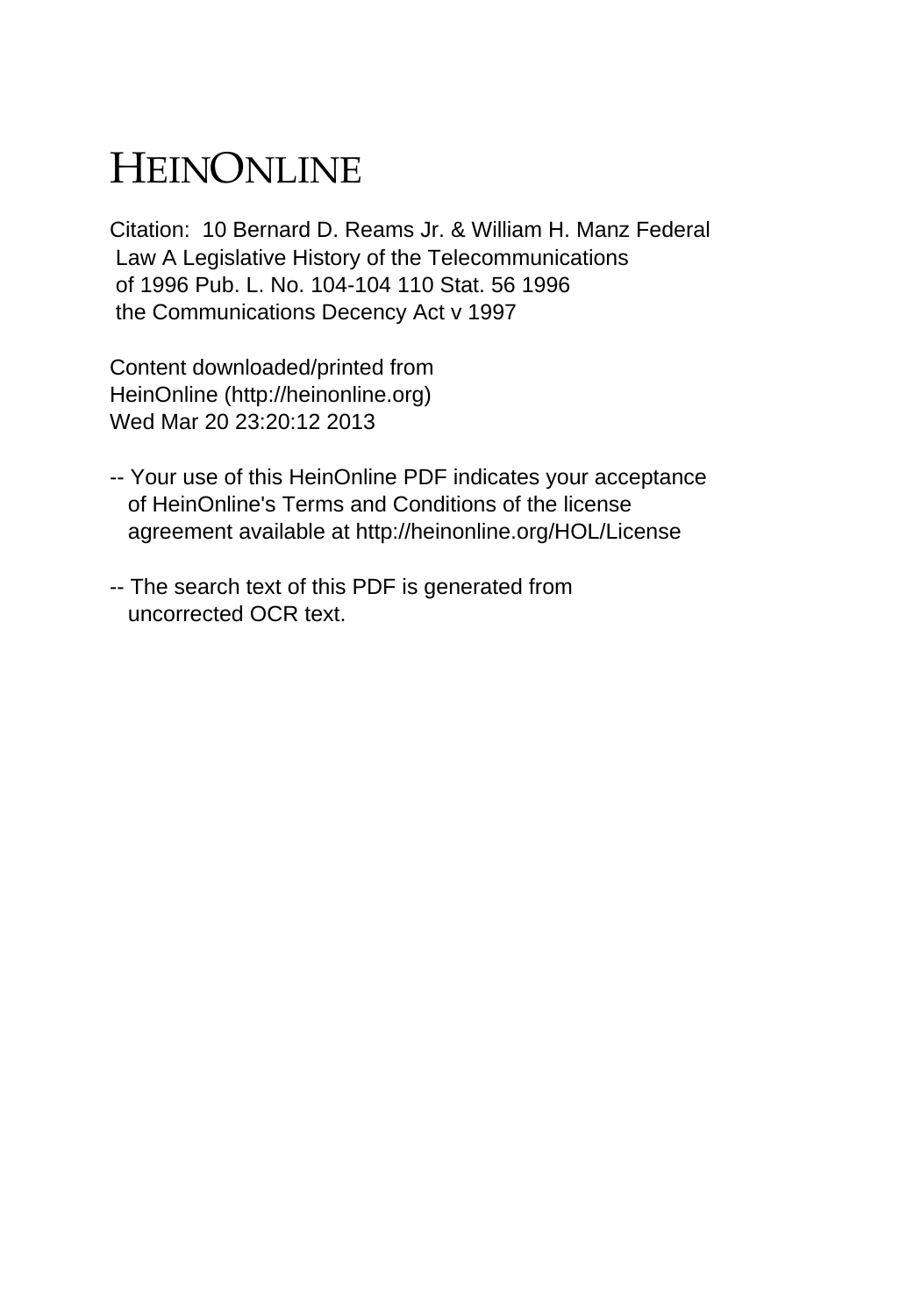## **INTRODUCTION**

## **AN OVERVIEW OF THE TELECOMMUNICATIONS ACT OF 1996**

The "Telecommunications Act of **1996,"** signed into law on February **8, 1996,** opens up competition between local telephone companies, long-distance providers, and cable companies; expands the reach of advanced telecommunications services to schools, libraries, and hospitals; and requires the use of the new V-chip technology to enable families to exercise greater control over the television programming that comes into their homes. This Act lays the foundation for the investment and development that will ultimately create a national information superhighway to serve both the private sector and the public interest.

President Clinton noted that the Act will continue the efforts of his administration in ensuring that the American public has access to many different sources of news and information in their communities. The Act increases, from **25** to **35** percent, the cap on the national audience that television stations owned **by** one person or entity can reach. This cap will prevent a single broadcast group owner from dominating the national media market.

Rates for cable programming services and equipment used solely to receive such services will, in general, be deregulated in about three years. Cable rates will be deregulated more quickly in communities where a phone company offers programming to a comparable number of households, providing effective competition to the cable operator. In such circumstances, consumers will be protected from price hikes because the cable system faces real competition.

This Act also makes it possible for the regional Bell companies to offer long-distance service, provided that, in the judgment of the Federal Communications Commission (FCC), they have opened up their local networks to competitors such as long-distance companies, cable operators, and others. In order to protect the public, the FCC must evaluate any application for entry into the long-distance business in light of its public interest test, which gives the FCC discretion to consider a broad range of issues, such as the adequacy of interconnection arrangements to permit vigorous competition. Furthermore, in deciding whether to grant the application of a regional Bell company to offer long-distance service, the FCC must accord "substantial